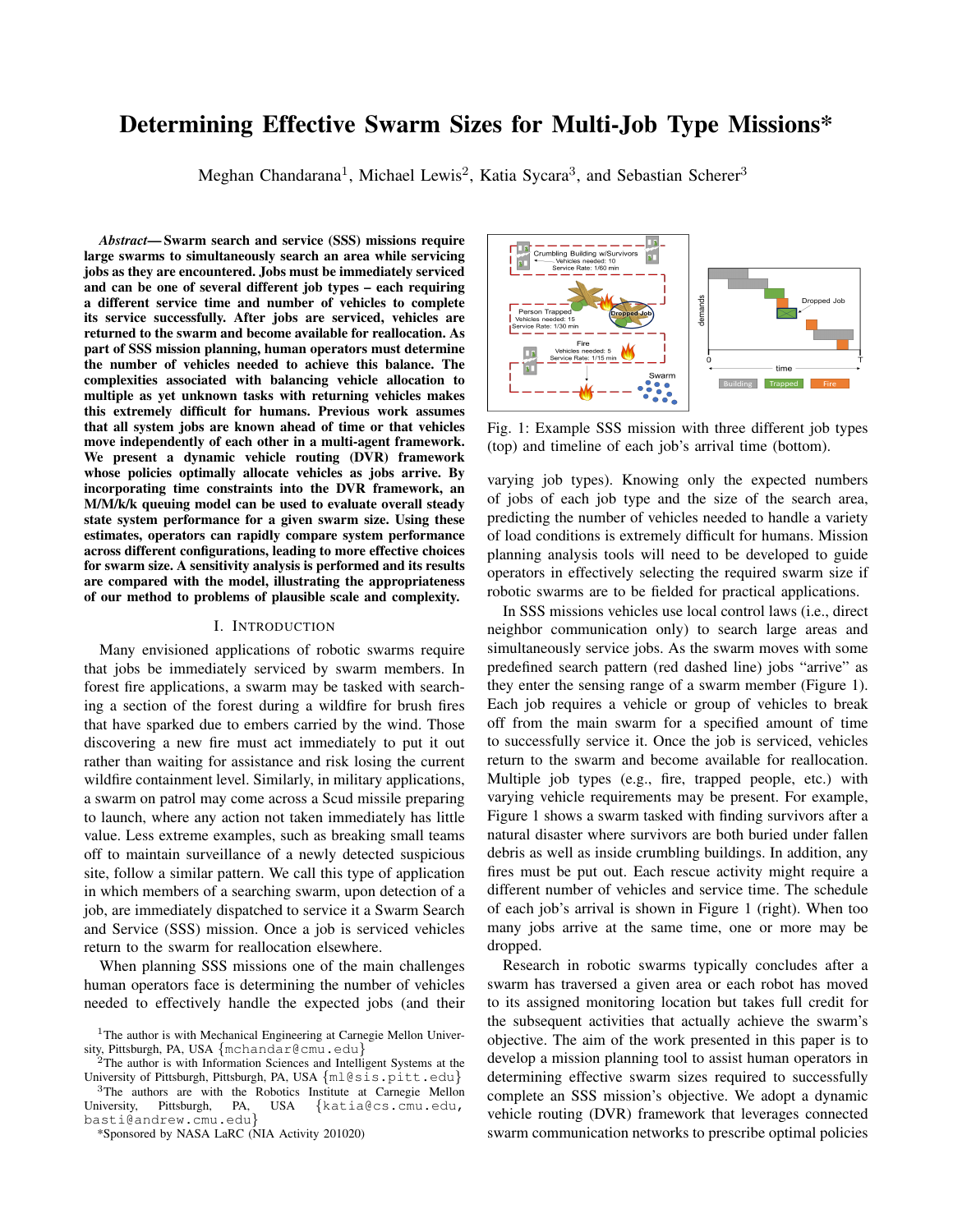for routing vehicle(s) to service dynamically arising jobs. We then model the SSS system as a variant of the DVR problem with time constraints presented by Bullo et al. in [1], which aims to determine the minimum number of vehicles needed to service the jobs of all the job types in the system at a prescribed steady state level of success. This problem adds the consideration of a patience time – the amount of time after a job appears that it can wait to be serviced before it is dropped. Jobs that are not serviced cannot re-enter the queue. In SSS missions routing is solved by setting patience time to the time for a vehicle to travel to the edge of its sensing radius, thus dropping any job that cannot be serviced immediately. An M/M/k/k queuing method is presented for determining the number of vehicles needed to achieve a prescribed level of success, where we equate the probability of successfully servicing jobs within patience time to its complement, the probability of dropping a job. An SSS mission is simulated and a numerical sensitivity analysis is presented.

The contributions of this work are: (1) optimal swarm vehicle routing policies for SSS missions, (2) treatment of time between jobs sensed by a searching swarm as an arrival rate for a queuing model and (3) the development of an M/M/k/k model for the prediction of optimal swarm size adapting results from CPU resource allocation literature.

The remainder of the paper is organized as follows. Section II reviews current work on vehicle routing problems. Section III outlines a vehicle routing framework for SSS missions and introduces optimal policies for selecting service vehicle(s). Section IV presents an M/M/k/k model for solving the DVR problem with time constraints applied to an SSS mission. Section V compares the performance of a simulated swarm system with that of the M/M/k/k model. A discussion of how the presented method can be used to plan swarm missions is given in Section VI. Lastly, Section VII provides concluding remarks and directions for future work.

## II. RELATED WORK

Past work has modeled the assignment of vehicles to jobs as a multi-agent static vehicle routing problem (SVR) where all system jobs are fixed and known ahead of time. Vehicles service jobs by visiting job locations. No new jobs appear and the locations of all the jobs are known [2], [3]. This work aims to determine the assignment and schedule of servicing jobs while minimizing cost. Centralized solutions that utilize a multiple travelling salesmen problem formulation have been presented [4]. Moore and Passino provide a distributed method solving the mobile agent task allocation problem [5].

Unlike the multi-agent SVR problem where we know all jobs and their locations ahead of time, a dynamic vehicle routing (DVR) framework assumes that jobs arrive during mission execution [1] and are known to all agents. Rather than finding routes as in SVR, DVR solutions involve finding policies for selecting the best vehicle(s) to service an incoming job to achieve desired objectives such as minimizing waiting times and travel distance [1]. Bertsimas and Van Ryzin introduced queuing methods to solve DVR problems

where vehicles move in straight lines to visit jobs whose locations and arrivals are stochastic [6], [7], [8]. By analyzing a DVR problem from an algorithmic queuing theory perspective, traditional queuing techniques have been leveraged to develop effective policies that account for system-level constraints to optimize system performance in a general steady state case rather than tailoring performance to a single set of system service demands. Various constraints have been studied: time constraints [9], [10], service priorities [11], vehicle dynamics [12], [13], limited sensing range [14] and team formation [15]. This paper uses time constraints to model the necessary number of vehicles required in SSS missions to achieve a given performance (Section IV)

#### III. DVR FRAMEWORK FOR SWARMS

The SSS problem can be framed as a variant of the DVR problem. Unlike the work presented in [1], jobs are identified as they are sensed by a swarm member as opposed to being sensed at the time they appear in the environment (whether vehicles can sense them or not) by an omniscient observer and relayed to the vehicles.

Therefore, the arrival rate of jobs in an SSS mission corresponds to the time required for a swarm to travel within sensing range of the next job. Since new jobs arrive as vehicles sense them, the steady state performance can be analyzed using algorithmic queuing theory. Let  $\pi \in \mathcal{S}$  be a stable routing policy,  $T_{\pi}$  be the system time of a policy,  $D_{\pi}$ be the total distance traveled for system, and  $C_{\pi}$  be the total system cost for a given policy. The SSS problem can then be defined as finding an optimal policy  $\pi^* \in \mathcal{S}$  such that

$$
C^* := C_{\pi^*} = \inf_{\pi \in \mathcal{S}} C_{\pi} \tag{1}
$$

where  $C^*$  is the optimal system performance cost.

$$
C_{\pi^*}(T_{\pi^*}, D_{\pi^*}) = \min_{\pi} (T_{\pi} + D_{\pi})
$$
  
= 
$$
\min_{\pi} \sum_{j \in \mathcal{J}} \sum_{i \in \mathcal{I}} t_{\pi}(j, \alpha) + d_{\pi}(i)
$$
 (2)

where  $\alpha$  is the job type,  $\mathcal I$  is the set of all robots in the swarm,  $t_{\pi}(j,\alpha)$  is the time to service each job j of type  $\alpha$ in the set  $\mathcal{J}$ , and  $d_{\pi}(i)$  is the distance each robot i travels. The optimal policy  $\pi^*$  is one that minimizes the total system time required to service each job as it arrives and minimizes the total distance traveled by the servicing vehicle(s).

We assume a uniform spatial density function in which jobs are randomly and uniformly distributed. A non-uniform spatial density would arise if some regions were more populated or job locations were imprecisely known ahead of time. We will not consider this more complex situation at this time, although the base case we address provides a lower bound on performance [1].

*Lemma 1:* Jobs that are randomly and uniformly distributed will approximate a Poisson arrival rate.

*Proof:* Let us assume that our environment can be decomposed into a uniform grid where the probability of a job being present in any given grid cell is uniform, equal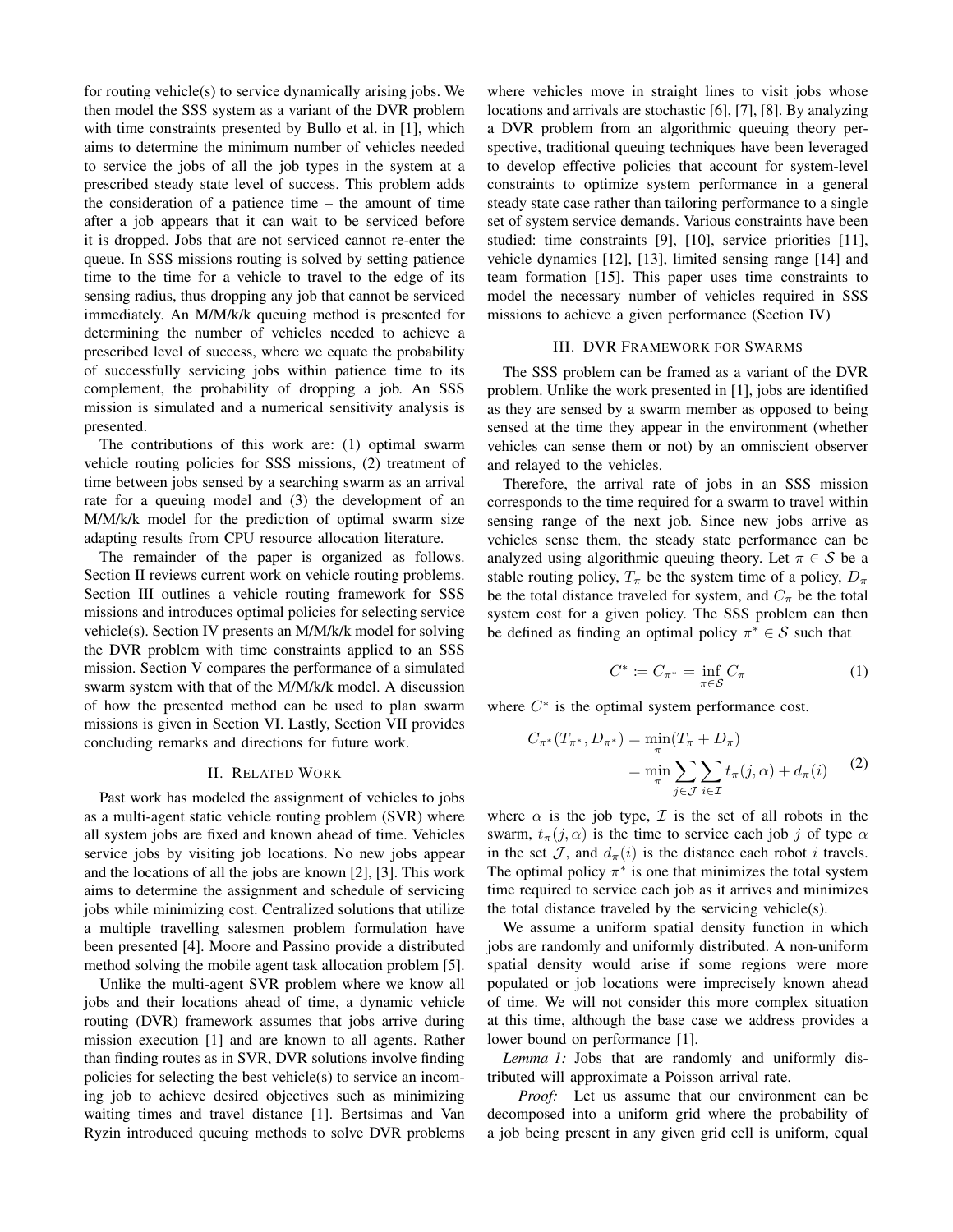and given by a binomial distribution  $P(X = k) = \binom{n}{k} p^k (1 (p)^{n-k}$ . If  $n \to \infty$  and  $p \to 0$ , then  $\lambda = np$  remains constant [16] and

$$
\lim_{n \to \infty} P(X = k) = \lim_{n \to \infty} {n \choose k} p^k (1 - p)^{n - k}
$$

$$
= \lim_{n \to \infty} \frac{n!}{k! (n - k)!} {\lambda \choose n}^k \left(1 - \frac{\lambda}{n}\right)^{n - k}
$$

$$
= \frac{\lambda^k e^{-\lambda}}{k!}
$$
(3)

Therefore, the limit reaches a Poisson distribution. The commonly used rule of thumb for good approximation of large  $n$  (>20), number of jobs, and small  $p$  (<0.05), rate at which jobs are dropped, is met by our application.

If we assume that the job detecting vehicle is always the nearest vehicle, the SSS policy can be prescribed according to the geometric relationship between the new job and the vehicle. By leveraging swarm communication networks the swarm can distinguish between free and allocated vehicles. We prove that assigning the job detecting vehicle (or next nearest vehicle, if we stipulate the detecting vehicle cannot be assigned) to service the new job is an optimal policy with respect to wait time and travel distance.

Consider m vehicles moving at speed v within  $\mathbb{R}^2$ . Jobs arrive within a bounded convex set  $H$  according to a Poisson process with arrival rate  $\lambda_{\alpha}$ , where  $\alpha$  corresponds to a specific job type. Their locations are independent and identically distributed (i.i.d.) according to a density whose support is  $H$ . A job's location is only known (sensed) at its arrival time. At each job location, we assume that vehicle(s) spend a given amount of time so that the job can be completed. After vehicle(s) have completed the service the job is removed from the queue and vehicles return to the swarm.

Let us assume that vehicles in our swarm are in one of two modes: navigation/search mode or job servicing mode. Only vehicles that are in navigation/search mode (i.e., not allocated to a job yet and are still part of the main swarm) are able to sense new jobs that need to be serviced. In situations where jobs only require one vehicle to service them, there are no conflicts and all vehicles are homogeneous, we define the following policy:

Closest Vehicle Policy – The vehicle that sensed the new job is assigned to service the job.

*Lemma 2:* The Closest Vehicle Policy is the optimal policy in all load conditions.

*Proof:* Since the sensing robot is the closest to the job when it arrives,  $d_s < d_i$  for  $i \neq s, i \in \{1, ..., m\}, s \in$  $\{1, ..., m\}$  where  $d_s$  is the distance between the sensing robot and the job and  $d_i$  is the distance between another robot in the swarm and the job. The time required to finish servicing a job can be written as  $t_{\alpha} = t_r + \mu_{\alpha}$ , where  $t_r$  is the time required for the vehicle to reach the job and  $\mu_{\alpha}$  is the time required for a vehicle to spend at the given job location to complete the job.  $\mu_{\alpha}$  is the same for all vehicles. The time required to travel to the job location can be written as  $\frac{d_s}{v}$  and  $\frac{d_i}{v}$  for the sensing vehicle and all other vehicles

respectively. Therefore, the vehicle that senses the job (and therefore closest to it) will be able to service the job the quickest. If cost is scaled based on the distance a vehicle is required to travel to complete the service, the sensing vehicle also performs the service with the lowest cost.

The Closest Vehicle Policy implies that vehicles that are left within the swarm are the ones that should be assigned to service new jobs as they arrive. If the sensing vehicle is chosen to service the job, both the time to service the job and the cost are minimized.

In cases where a vehicle in the swarm has conflicts (i.e., senses two jobs simultaneously), then the following policy can be defined:

Next Closest Neighbor Vehicle Policy – A vehicle senses more than one job simultaneously. The sensing vehicle services the closest job, or picks one randomly if they are both equal distance away. For each additional job that needs to be serviced, the sensing vehicle then asks their neighbor closest to the job to perform the service.

In the case of a job that requires multiple vehicles simultaneously to service it successfully, the Closest Group Policy can be defined:

Closest Group Policy – A vehicle senses a new job that requires multiple vehicles to service it simultaneously. The sensing vehicle assigns itself as group leader. If more than one job is sensed, the sensing vehicle chooses the closest job to service (or picks one randomly in the case of equidistant jobs). It assigns itself as group leader for that chosen job. For each remaining job, the sensing vehicle asks a free neighbor that is closest to the job to be the leader. Each group leader then gathers enough neighbors to service the job. If the vehicle has fewer neighbors than the required number, its neighbors ask their neighbors until enough vehicles have been assigned.

Similar to what is shown above, the Next Closest Neighbor Vehicle Policy and the Closest Group Policy will service the job in the minimum time with the lowest cost.

## IV. DVR WITH TIME CONSTRAINTS

We additionally consider the problem of DVR with time constraints. In this context we exclude priorities and vehicle motion constraints. As defined by Bullo et al. in [1], the aim is to: *Find the minimum number of vehicles needed to ensure that the steady-state probability that a job is successfully serviced is larger than a desired value*. This problem would be seen in swarm mission planning where human operators are tasked with determining the number of vehicles to deploy given expected numbers of various job types. This is represented by the following:

$$
\min_{\pi} |\pi|, \text{subject to } \lim_{\alpha \to \infty} P_{\pi}[W_{\alpha} < G_{\alpha}] \ge \phi_d \tag{4}
$$

where  $\alpha$  is a system job type,  $W_{\alpha}$  is the wait time of job type  $\alpha$ ,  $G_{\alpha}$  is the given accepted patience time (amount of time a job can wait to be serviced) of job type  $\alpha$  and  $\phi_d$  is the threshold for system performance. In general, patience times are job type dependent, but in SSS we assume they are all the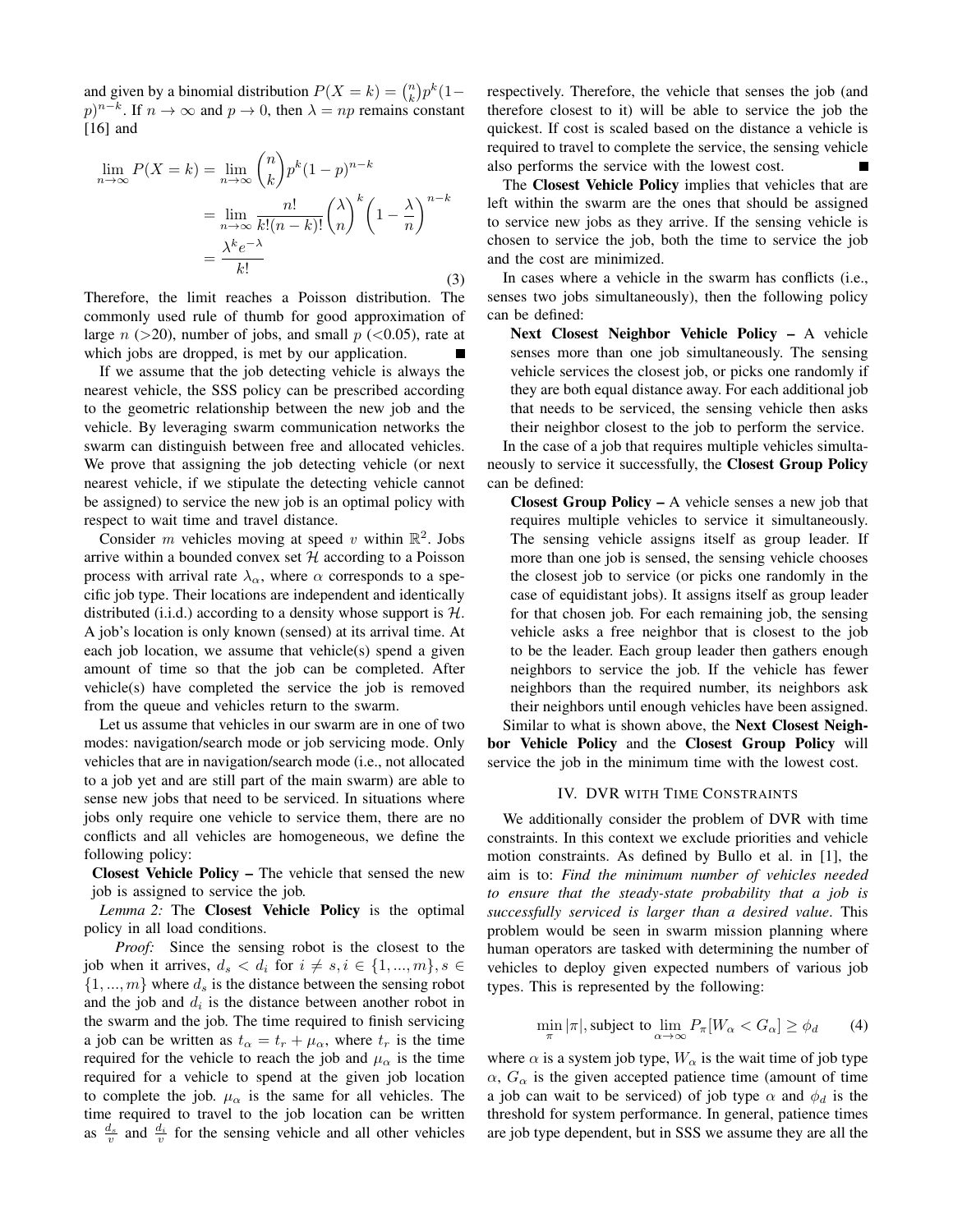same and equal to the time for a vehicle to travel to the edge of its sensing radius (i.e., jobs are serviced immediately).

Within the DVR framework, since many SSS missions require new jobs to be immediately serviced, the steady state system performance can be modeled as an infinite horizon M/M/k/k queue system where jobs enter the queue as they come within sensing range of a swarm member. The length of the queue is dependent on whether there are enough vehicles to service the new job at its time of arrival. If there are not enough vehicles, the job is dropped. We equate the probability of a job being serviced within its accepted patience time ( $G_{\alpha}$  = time to travel to a vehicle's sensing radius) to the probability of a job being dropped:

$$
\min_{\pi} |\pi|, \text{subject to } \lim_{\alpha \to \infty} R_{\pi} \le \delta \tag{5}
$$

where  $R_{\pi}$  represents the probability of the system dropping a job upon its arrival due to lack of available resources and  $\delta$  is the accepted drop rate.

## *A. M/M/k/k Prediction Model*

In an M/M/k/k queuing system jobs arrive according to a Poisson arrival rate and service times are exponentially distributed. There are  $k$  servers (or  $N$  vehicles in the SSS mission context) in the system that are able to service incoming jobs. Unlike more traditional M/M/k systems where queues have an infinite size, M/M/k/k systems have a limited size queue equal to the number of total servers in the system. Using the M/M/k/k framework the SSS system is one with  $k$  servers where arriving jobs are parallel (i.e., they require the use of multiple servers simultaneously). Jobs arrive according to a Poisson process with rate  $\lambda_{\alpha}$ , where  $\alpha$  is the job type. Type  $\alpha$  jobs require  $i_{\alpha}$  servers simultaneously (i.e.,  $i_{\alpha}$  vehicles). Each job type is serviced for  $Exp(\mu_{\alpha})$ time, where  $\mu_{\alpha}$  is the service rate. After the job is completed, all used servers are free once again.

Within computer applications M/M/k/k systems are used to model multiple users competing for a limited number of shared resources. Let  $s = (n_1, ..., n_k)$  be the state of the system where  $n_{\alpha}$  is the number of jobs in the system of type  $\alpha$ . The probability of a system being in a particular state (i.e., probability that a particular number of each job type are present in the system) can be defined [17], [18]:

$$
P_{\pi}(s) = \prod_{\alpha=1}^{k} \frac{\rho_{\alpha}^{n_{\alpha}}}{n_{\alpha}!} \cdot C
$$
 (6)

$$
C = \left(\sum_{s \in \mathcal{S}} \prod_{\alpha=1}^{k} \frac{\rho_{\alpha}^{n_{\alpha}}}{n_{\alpha}!}\right)^{-1} \tag{7}
$$

$$
\rho_{\alpha} = \frac{\lambda_{\alpha}}{\mu_{\alpha}} \tag{8}
$$

where  $P_{\pi}(s)$  is the probability the system is in a given state s, C is a normalizing constant, and  $\rho_{\alpha}$  is the utilization factor. S is the set of all possible system states. The set of states,  $S$ , is composed of states where various combinations of job types lead to the system being as fully utilized as possible. Since jobs in our queue are those that are sensed as the swarm searches the given area, the limited number of resource (or servers) are the vehicles in our swarm. If no jobs of type  $\alpha$  exist in our system, all states with  $n_{\alpha} > 0$  are ignored and not included in  $S$ . Using the probability of the system being in a certain fully utilized state s, we can determine the probability that the system will not have enough vehicles to service a new job that arrives, resulting in a dropped job.

The rate of dropping a job for each state is calculated by

$$
r_{\pi}(s) = P_{\pi}(s) \cdot \sum_{d \in \mathcal{D}} \lambda_d(s). \tag{9}
$$

where  $D$  is the set of job types for which the system will be forced to drop the job given its current system state, s.  $\lambda_d$  is the arrival rate of a job type that would cause the system to drop the job given the current system state, s. The total drop rate for a given swarm size can be calculated as follows:

$$
R_{\pi} = \sum_{s \in \mathcal{S}} r_{\pi}(s). \tag{10}
$$

## *B. Grid World Example*

For the remainder of the paper we will use a grid world example. In this example, a swarm travels at a constant velocity through a 100 x 100 grid. For convenience we will express time in terms of grid cells the swarm has traversed. The swarm traverses the cells in a boustrophedon (i.e., lawn mower) pattern. If a job is located at the cell the swarm has reached, the required number of vehicles to service it will be allocated and designated as "busy." They return to the swarm and are designated as "free" after a given number of cells have been traversed. If not enough vehicles are available to service the new job, then the job is dropped. Jobs are spread across the grid randomly from a uniform spatial distribution.

TABLE I: Grid World Job Service Rates

| Job Type | Required No. of Veh. | $\mu_{\alpha}$ (jobs/cell) |
|----------|----------------------|----------------------------|
|          |                      | 1/2500                     |
|          |                      | 1/5000                     |
|          | 10                   | 1/3000                     |

TABLE II: Grid World Configurations

| Configuration | Type 1 Veh. | Type 2 Veh. | Type 3 Veh. |
|---------------|-------------|-------------|-------------|
|               |             |             |             |
|               |             |             |             |

We assume there are three different job types. Type 1 requires 15 vehicles for servicing, type 2 and 3 require 5 and 10 vehicles respectively. The service rates for each job type,  $\mu_{\alpha}$ , are shown in Table I. Two job configurations will be explored (Table II). In Configuration 1 there are 5 jobs of each job type. Configuration 2 has 5 jobs of type 1, 10 jobs of type 2 and 15 jobs of type 3 present. The remainder of this section will use the M/M/k/k model to determine the minimum required swarm size to achieve a desired drop rate in the context of the grid world example.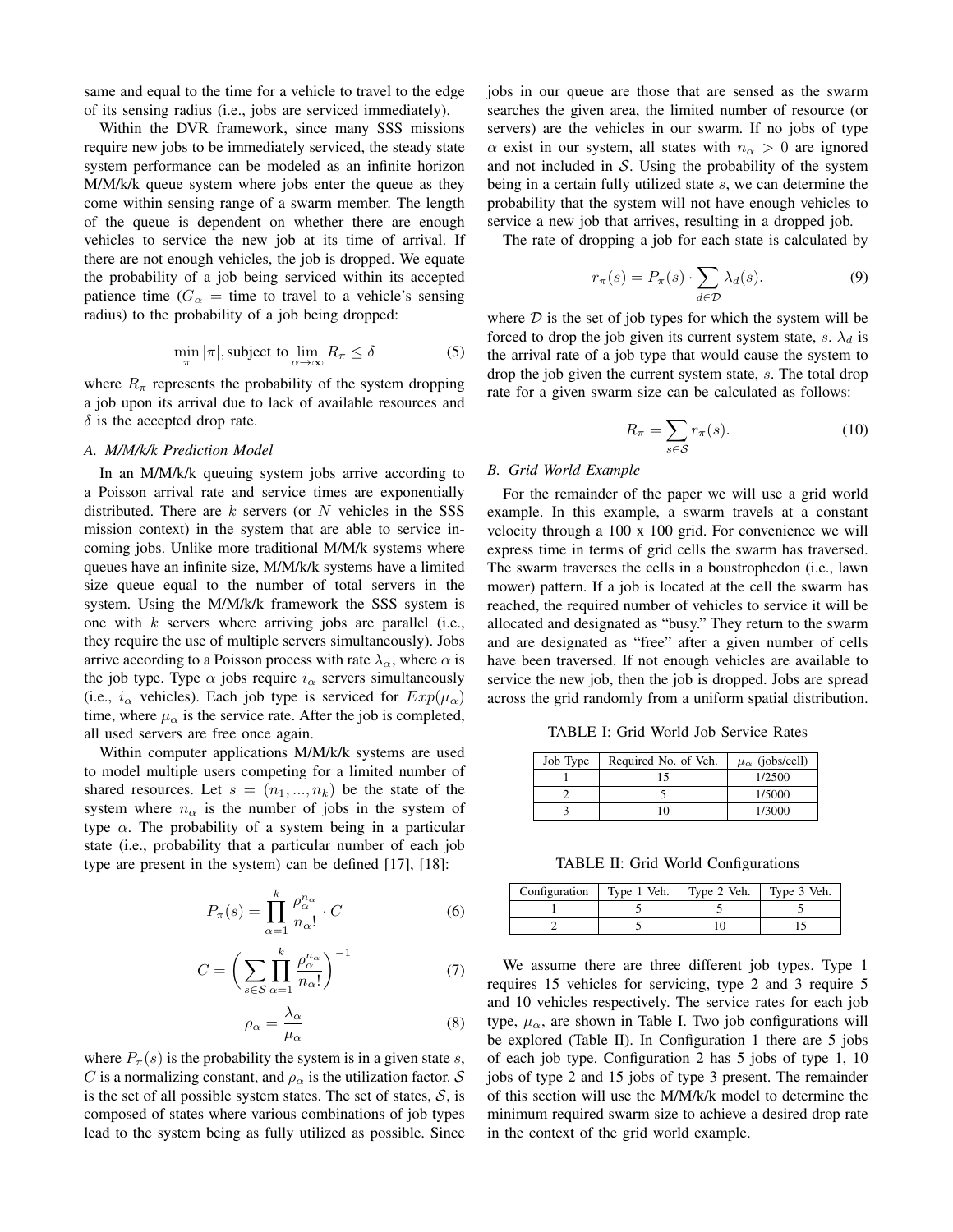

Fig. 2: Predicted drop rate versus swarm size.

TABLE III: Arrival Rates for Each Configuration

| Configuration | $\Lambda_1$ (jobs/cell) | $\Lambda_2$ (jobs/cell) | $\Lambda_3$ (jobs/cell) |
|---------------|-------------------------|-------------------------|-------------------------|
|               | 0.0005                  | 0.0005                  | 0.0005                  |
|               | 0.0005                  | 0.0010                  | 0.0015                  |

*1) M/M/k/k Model Results:* The arrival rate  $\Lambda_{\alpha}$  of each of the three job types,  $\alpha$ , in the grid world is assumed to be the expected value of that job type over the grid:

$$
\Lambda_{\alpha} = E[\lambda_{\alpha}] = \frac{n_{\alpha}}{|\mathcal{G}|}
$$
 (11)

where  $n_{\alpha}$  is the expected number of jobs that will be seen of job type  $\alpha$  over the grid and  $|\mathcal{G}|$  is the total number of cells in the grid (10,000 in this example). The arrival rates for both, Configuration 1 and 2 are shown in Table III. All values are expressed in jobs/cell traversed .

Using the job type parameters and their associated arrival rates shown in Table III, both configurations were run with the M/M/k/k model. The results are shown in Figure 2. For both configurations an exponential curve (red line) captures the data (blue \*) well. The goodness of fit measures are shown in Table IV. Overall, Configuration 1 – where the number of expected jobs of each job type is the same – results in a lower drop rate (Figure 2 (left)). Each exponential curve can be used to estimate the dropped job rate for a particular swarm size given expected arrival rates for each job type.

TABLE IV: Goodness of Fit Measures

| Measure        | Configuration 1 | Configuration 2 |
|----------------|-----------------|-----------------|
| SSE.           | 6.5673          | 21.9382         |
| $\,R^2$        | 0.9682          | 0.9761          |
| Adjusted $R^2$ | 0.9637          | 0.9727          |
| <b>RMS</b>     | 0.9686          | 1.7703          |

## V. SIMULATION

A grid world SSS mission was simulated in MATLAB. The three job types shown in Table I were used. Both configurations (Table II) were simulated. In each simulated mission the location of jobs was randomly distributed from a uniform spatial distribution. No two job types were allowed to occupy the same grid cell. Service rates for each job type were specified as either: 1) a fixed rate (expected arrival rates shown in Table I) or 2) a sampled value from an exponential distribution with mean  $\lambda_{\alpha}$ . Each configuration was run with a swarm size of 30, 50 and 70. For each swarm size, 500 different missions were run.

The values shown in Figure 3 give the average mission drop rate across the 500 missions found from simulating both configurations. A fixed service rate and a service rate sampled from an exponential distribution were simulated for each configuration. In Figure 3, the mean drop rate (solid color line) is shown in terms of the entire size of the grid. The standard deviation is shown by the corresponding solid colored region. Fixed service rate results are shown in red, while exponential service rate results are shown in blue.

## VI. DISCUSSION

The results shown in Figure 3 indicate that in both configurations the M/M/k/k model is more effective at predicting the swarm's behavior if service rates are sampled from an exponential distribution as compared to being a fixed rate, however this leads to larger standard deviations. This can be attributed to the fact that the model was built assuming exponentially distributed service rates. However, the model still does a fairly good job of predicting performance in Configuration 1 given a fixed service rate. The results demonstrate the appropriateness of our model for predicting the steady state performance of job types with exponentially distributed service rates for missions of similar scale and complexity.

The sensitivity analysis in Section V highlights the tradeoff seen between the dropped job rate and swarm size. If operators want to reduce the dropped job rate they must increase their swarm size exponentially. In Configuration 1 we see that increasing the swarm size from 30 to 70 vehicles decreases the drop rate from about 42% of the total number of jobs to about 6%. When the total number of jobs doubles in Configuration 2 (from 15 to 30) we see that the dropped job rate decreases from 56% to 14% as the swarm size increases from 30 to 70 vehicles. However, as the total